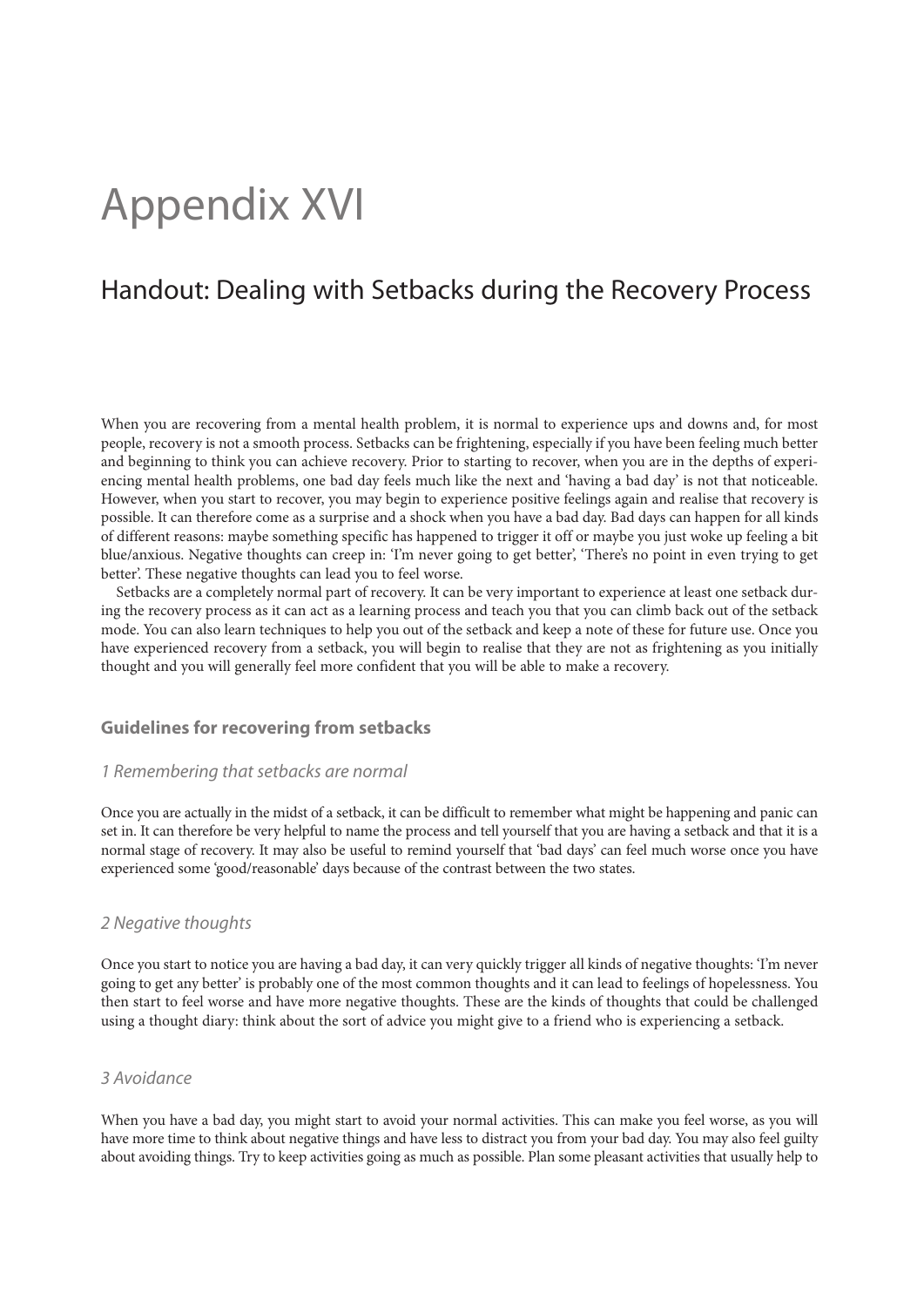lift your mood. Make sure you plan some relaxation time. Treat yourself gently and do not blame yourself for the setback. Eat nice healthy foods and get as much sleep as possible.

#### *4 Moving back to first principles*

It is easy to feel helpless during a setback and many people can be left wondering how to help themselves out of the hole they feel they have fallen into. It can be helpful to remind yourself of the changes you have made and to reflect on your successes. Do not feel ashamed to go back to the techniques you found helpful at the beginning of your recovery – this does not mean you have failed. Read old handouts you may have been given if you have been in therapy, or old books you used to find helpful.

#### *5 Flashcards and letters*

It is hard to remember helpful tips or, indeed, that you have made improvements when you are in the midst of a setback. For this reason, it can be helpful to plan for a setback and make 'flashcards' that can be produced during a setback. These can be pieces of card with short statements written on them, such as:

'I am having a setback which is why I am feeling like this.' 'Setbacks are a normal part of recovery.' 'I will feel better again – I have recovered before.' 'Remember to eat healthy food on a regular basis.' 'Try to get sleep as regularly as possible.' 'Remember to use thought-challenging sheets.'

Some people write a letter to themselves to read on bad days. This is sometimes known as a 'rainy day letter'. It may read as follows:

#### Dear Megan,

You are having a bad day today which is why you have chosen to read over this letter. I am writing this letter on a good day to remind you of all the changes you have made. You have made many changes and gained confidence as a mother as well as cutting down on so many of the checks and most of the questions you used to ask. Writing this letter today, I feel so much better and feel I am getting my life back. I know you may be having a bad day today but it won't last…

It is important to write the flashcards and the rainy day letter when you are feeling in a positive mood – it is just too hard to do these tasks when you are feeling low.

#### *6 Specific strategies for dealing with setbacks in depression*

- Get active. Start with small goals and keep the goals regular but achievable.
- Be mindful of small pleasures.
- Notice any achievements, no matter how small.
- Try not to compare what you are currently able to do with what you were doing before the setback occurred this is *such*  an important point.
- Try not to criticise yourself. Tackle critical thoughts with thought-challenging techniques.
- Try not to avoid friends, especially those with whom you find it helpful to be in contact.

#### *7 Specific strategies for dealing with setbacks in anxiety*

- Remind yourself of coping strategies that help you to feel calmer and more relaxed.
- Go back to practising breathing and relaxation techniques.
- Remind yourself of how to use grounding techniques and practise these.